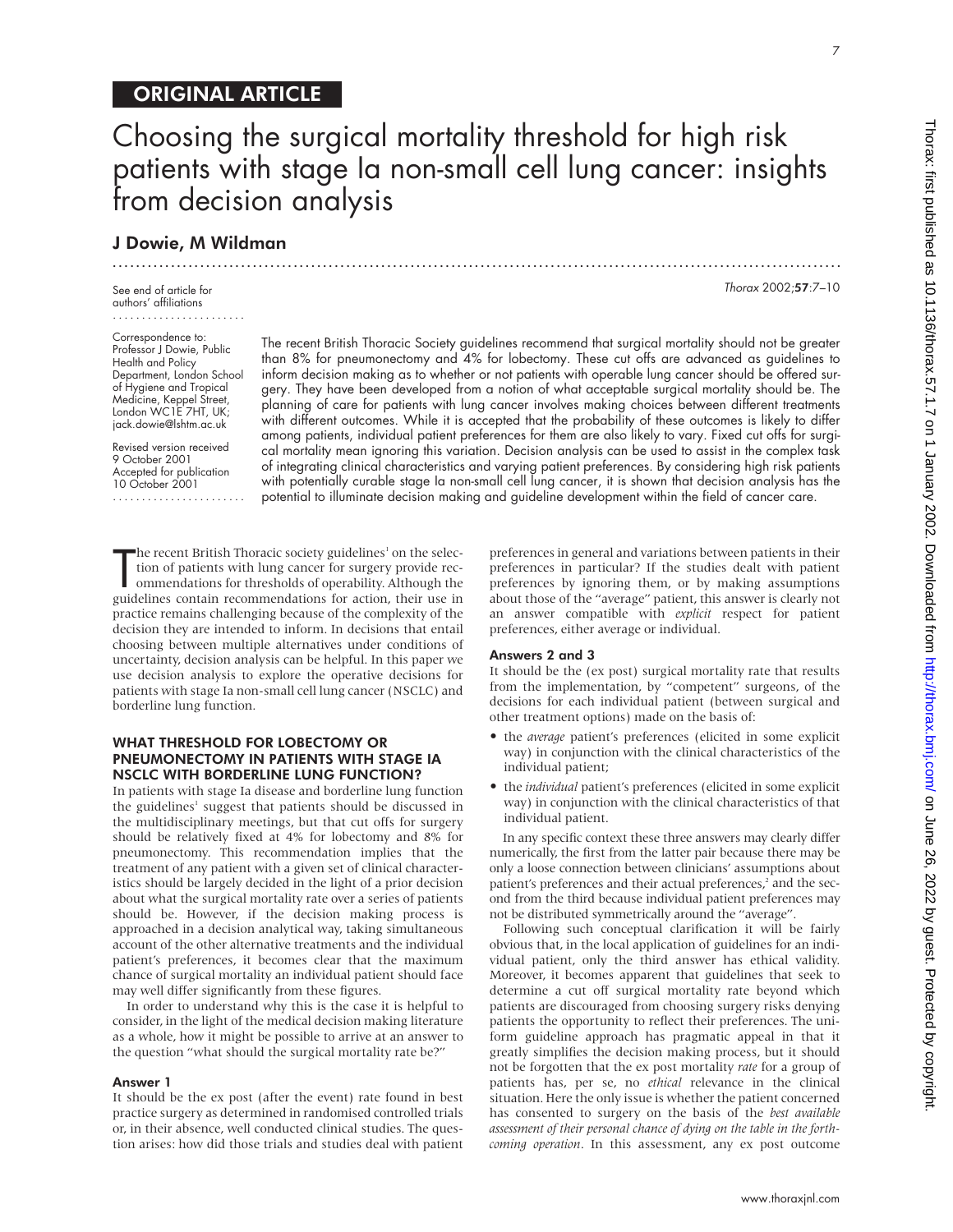frequency rate—either for the surgeon, the operation, or both—can provide only one input (albeit a typically useful one) into the derivation of this necessarily subjective and ex ante (before the event) probability.

## WHAT CHANCE OF SURGICAL MORTALITY SHOULD THE PATIENT BE WILLING TO ACCEPT?

Having been provided with this best available assessment of the probability of their personal chance of surgical mortality on this occasion, the issue for the patient is to compare this chance with the highest that they would be willing to accept. If it is lower than this "threshold" chance, they should accept surgery. If it is higher, they should refuse surgery.

But what chance of surgical mortality should the patient be willing to accept? This is not a simple straightforward matter of arriving at a figure directly and without consideration of other aspects of the choice situation. In fact, in order to establish it properly we have to establish *the chances of, and the patient's personal values (utilities) for, all outcomes of all treatment options*—that is, not only the chances and utilities for all the possible outcomes of the surgical option, but those for all non-surgical options as well. Only when we have modelled the management decision in this full complexity can the patient discover what chance of surgical failure is "too high". The threshold surgical mortality probability for a patient cannot be established by considering only the surgical option.

We can make this point in the simplest possible way by using a binary example.

If there are only surgical and medical options and both have the same outcomes when successful (the patient survives 100 units of time) and when unsuccessful (the patient dies within 30 days), then, if the chance of failure in the medical option is *x*%, that is the threshold chance for surgery. If the 30 day medical mortality chance is 40%, any surgical mortality chance less than 40% makes surgery optimal in this case. Introducing various complications—including those arising from risk preferences and time preferences—as well as quality of life considerations does not change this essential point: the threshold chance for surgery is a function of the chances and outcomes in all relevant non-surgical options. Introducing these complications may, however, lead the point to be lost or overlooked. While it may seem utterly banal, it is all too easy for specialists in one management option to attempt to devise *specialty-specific* thresholds for patients when what is required are the *patient-specific* thresholds that can only be derived from analysis of all management options.

What are the aspects of the decision that patients attend to in formulating their preference (utility function)? The answer is that we do not know until it is explored systematically with the patient. A patient's preferences will reflect his or her attitude to uncertainty (conventionally called risk preference), to health effects occurring at differing periods of time in the future (conventionally called time preference), to different dimensions of health related quality of life (such as functional capacities, pain and discomfort, and anxiety and depression), and to the trade off between such health related quality of life considerations and life expectancy. This composite outcome of the duration and quality of survival is described by the Quality Adjusted Life Year (QALY). Much empirical work assumes that patients will make decisions driven by an attempt to maximise the number of QALYs that their choice produces. In other words that, in evaluating alternative courses of action, future life years are adjusted (downwards) to the extent that the health related quality of life experienced during any year falls short of full health. Such expected QALYs may, in addition, be time discounted and/or risk adjusted, although it is unusual to undertake both because empirically the two are necessarily confounded.

The ideal approach to a complex decision such as this, given that one wishes to be able to pay serious attention to patient

preferences over outcomes as well as to questions of technical effectiveness, is to construct a decision analytical model. The best available patient-specific evidence and the patient's preferences should be put into this model and the alternative management options evaluated according to various outcome measures and integrating principles.

In the current absence of such an analysis we present a simple speculative model to confirm the importance of proceeding to this more sophisticated analysis and the advantages of doing so.

## EXPLORATORY MODEL

The exploratory model is constructed using published data to derive the outcome probabilities for patients with stage Ia NSCLC. The outcomes associated with the radiotherapy arm use data from a series of 167 patients with T1N0 disease treated with a minimum tumour dose of 50 Gy given in 20 fractions over 4 weeks where 5 year survival was 32%.<sup>3</sup> In units with facilities for continuous hyperfractionated accelerated radiotherapy (CHART) this survival would be likely to be better. Patients with stage Ia disease who survive surgery with only mild increase in breathlessness can be expected to have a 5 year survival rate of  $61\%$ .<sup>4</sup> In operating on patients with poorer lung function some might survive surgery to be left very breathless. Survival data in such cases do not exist, so a best guess is used for the survival probability of patients left very short of breath after "successful" surgery. We have guessed that such patients might have half the survival of patients with only mild postoperative shortness of breath (0.3) The advantage of decision analysis is that, once an outcome estimate has been made, the impact of variations around that estimate can be explored using sensitivity analysis. It is important to emphasise that the tree is tailored to each individual patient. If, for example, a patient was particularly unfit and expected to do particularly badly with surgery, they might also have a particularly bad prognosis with radiotherapy. Here clinical judgement is being employed to refine trial data and the resulting probabilities can be used in the tree.

The other uncertainty is the preferences of patients for the various outcomes of the different possible management options. Decision analysis requires these preferences to be made explicit. In acknowledging the many difficulties in doing this, it should not be forgotten that conventional decision making claims to incorporate these preferences in some way or another and therefore is open to the same questions.

Our example shows that, when decision analysis is used to take simultaneously into account the risk of operative death along with the potential for cure both by surgery and radiotherapy, patients may well have a threshold probability of surgical mortality that is much higher than single figures. This raises the possibility that guidelines designed in such a way as to produce surgical mortality below 4% for lobectomy or 8% for pneumonectomy would be denying surgery to some patients for whom it is the optimal treatment. Figure 1 shows the "rolled back" evaluation of the baseline case.

The baseline *probabilities* for the events in fig 1 are taken as closely as possible from the guidelines:

- Operative death  $= 0.1$  (this is varied in the sensitivity analysis shown below)
- Very short of breath (SOB) post-lobectomy  $= 0.3$
- Survive 5 years given mild SOB post-lobectomy  $= 0.61$
- Survive 5 years given very SOB post-lobectomy  $= 0.3$
- "Cured" given 50 Gy given in 50 fractions over 4 weeks = 0.32
- Survive 5 years given palliative care  $= 0.01$

The baseline *utilities* attached to the outcomes in fig 1 are no more than a subjective attempt to integrate the life expectancy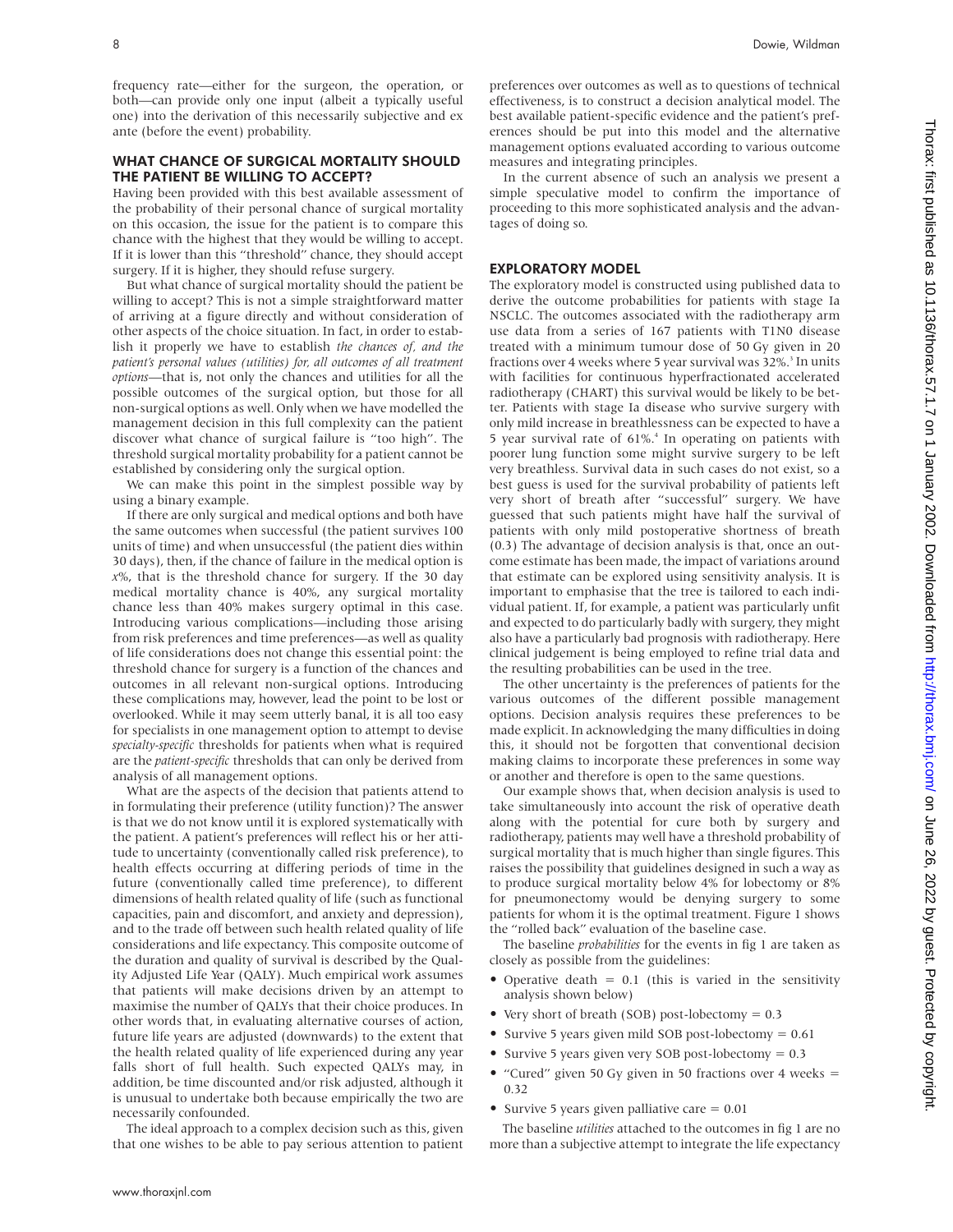

Figure 1 Decision tree that lays out the treatment options open to individuals confronted with stage Ia lung cancer, the outcomes that might occur, and the patient's values attached to each. The square at the extreme left represents the decision node and a decision maker will choose one of the three branches: lobectomy, radiotherapy (DXT), or palliation. Once a choice has been made the outcomes of the choice will not be known with certainty but can be estimated using probabilities composed from clinical judgement informed by the evidence in the literature. Since the specific outcomes arising from a choice are uncertain, the branch points following a decision node are known as chance nodes (represented as circles). The label on a branch indicates an outcome and the number the probability of its occurrence. In this example patients opting for lobectomy might be faced with a risk of surgical mortality of 10% and thus the chance of survival will be 90%. Each branch ends with an outcome that has been valued by the patient on a scale from 100 (indicating the patient's best possible outcome) to 0 (the worst possible outcome). The expected value of any decision is calculated by multiplying the values of the various possible outcomes by the chance of their occurrence. Thus, the expected value (utility) of lobectomy where the risk of mortality is 10% can be calculated by adding all the branches—(0.1 × 0) + (0.081 × 70) + (0.189 × 30) + (0.384 × 100) + (0.246 × 40) = 59.6. A patient might be expected to choose the option having the highest expected value, known in decision analytical terminology as the highest expected utility, when the values incorporate risk attitude.



Figure 2 The y axis displays the expected value (EV, utility) that results from patients choosing lobectomy, radiotherapy (DXT), or palliation. This results from multiplying the patients' value for a given outcome by the probability of its occurrence. For DXT and palliation the expected values are fixed and reflect the information in the tree in fig 1. For lobectomy the diagram displays a sensitivity analysis that shows how the expected value of lobectomy changes as the risk of operative death varies along the <sup>x</sup> axis from a probability of operative death of 0 to a chance of operative death of 1 (certain death). Normatively decision theory would suggest that the alternative with the highest expected value be chosen and lobectomy has the highest expected value until operative mortality reaches 36%. It should be noted that this result is a theoretical example consequent upon imputed patient valuations of outcome. It is not intended to suggest that the surgical mortality threshold should be 36% because this will depend upon real patient values and any "surgical threshold" should be patient specific.

and quality of life differences for the various outcomes including any reductions in the latter associated with treatment processes. (We see them as risk adjusted but not time discounted.) The utility scale is an interval one so does not possess ratio properties: only intervals can be compared. Conventionally, 100 is assigned to the best outcome that is possible and 0 to the worst. We have assigned 0 to surgical mortality and 100 to survival for 5 years with some shortness of breath following surgery.

- Survive 5 years with mild SOB after surgery  $(uSurvOpMildSOB5YS) = 100$
- Survive 5 years with mild SOB after radical DXT  $(uNoOpDXTMildSOB5YS) = 90$
- Survive 5 years very SOB after surgery  $(uSurvOpVerySOB5YS) = 70$
- Survive 5 Years very SOB with palliative care only  $(uNoOpPalVerySOB5YS) = 60$
- Survive <5 years with mild SOB after surgery  $($ uSurvOpMildSOBNot5YS $) = 40$
- Survive <5 years very SOB after surgery (uSurvOpVerySOBNot5YS) = 30
- Survive <5 Years very SOB after radical DXT (uNoOpDXTVerySOBNot5YS) = 20
- Survive <5 Years very SOB with palliative care only (NoOpPallVerySOBNot5YS) = 10
- Operative Death (uOpDeath)  $= 0$

Lobectomy emerges as the clearly optimal strategy in the baseline analysis, but our interest here is in the chance of surgical mortality that would change this decision. Figure 2 shows that a one way sensitivity analysis on surgical mortality indicates a threshold of 40%—that is, as we increase the chance of surgical mortality step by step (other things remaining the same), surgery remains the optimal choice until it reaches that figure.